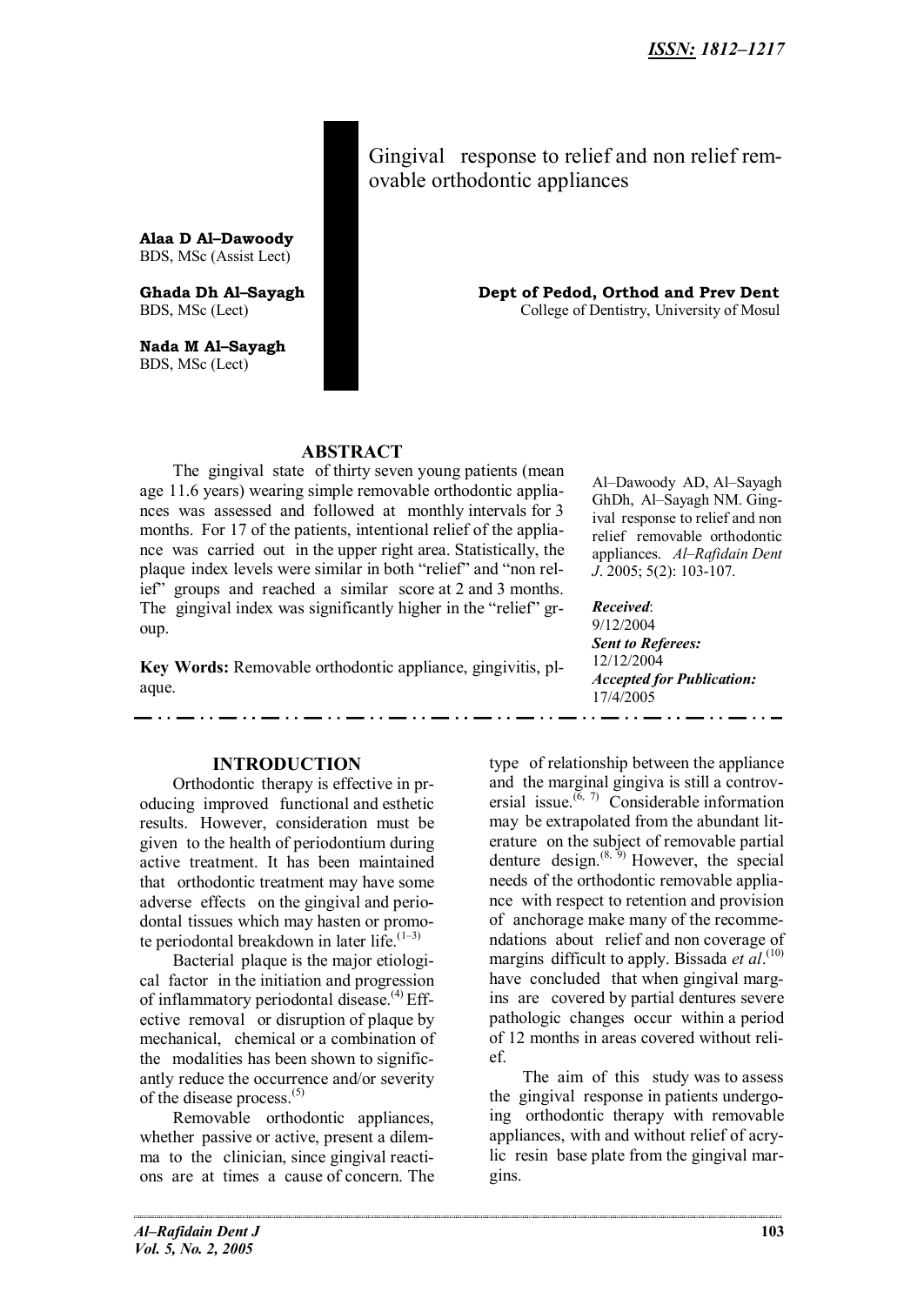#### **MATERIALS AND METHODS**

Fifty patients undergoing orthodontic treatment (25 males and 25 females) aged between 8–18 years, with a mean of 11.6 years, which were selected from Department of Pedodontics, Orthodontics and Preventive Dentistry in the College of Dentistry at the University of Mosul participated in this study. The subjects were randomly selected for study on the basis of their being treated by means of simple removable appliances, had no mouth breathing, tongue or digit habits and showed no visual abnormal hard or soft tissue morphology. All were screened to ensure that there was no history of recent orthodontic treatment and systemic disease.

The baseline level of dental health was established before the placement of the orthodontic appliance. Each patient received a thorough dental examination, prophylaxis and restorations as required.

At the time of appliance insertion, oral hygiene instructions were given. The patients were instructed to brush 3 times a day. In order not to influence measurement, disinfecting or fluoride–containing mouth rinsing solutions could not be applied.

The removable appliances used in this study were of Hawley type, in which an acrylic base, covering the palatal area of the maxillary arch, was retained by means of Adams clasps on the first molars and a labial bow on the anterior segment.<sup> $(11)$ </sup> The active elements of these appliances were as follows: 1) A palatal spring<sup> $(12)$ </sup> to correct the linguoversion of an incisor tooth; 2) an active labial bow to retract an increased overjet in an anteriorly spaced Angle Class I malocclusion. In this situation, the acrylic was cut away behind these teeth to allow the movement; and 3) an expansion screw in split plate, for slow expansion of the dental arch, $^{(13)}$  in cases in which there was a unilateral dental cross bite of functional nature. These appliances were worn 24 hours/day and the forces were of light magnitude, conforming to the retention and anchorage limitations of such appliances.

Of the 50 patients, 25 were randomly selected and 2 to 3 mm of acrylic was removed from the gingival margin for relief. The area included the mesiolingual line angle of the upper right canine distal to the mesiolingual line angle of the last molar in the right upper quadrant. The width of the relief area was about 5 mm.<sup> $(14)$ </sup> In the remaining 25 patients, no intervention was made in the gingival margin of acrylic base plate. So 2 groups were identified at time of insertion of removable orthodontic appliances: Relieved and non relieved groups rather than using a split–mouth approach, because of the difference in effectiveness of tooth brushing on each side of the mouth.

Plaque index<sup>(15)</sup> and gingival index<sup>(16)</sup> scores of the lingual and mesiolingual surfaces of the teeth from the upper right canine to the last molar present in the upper right quadrant were recorded for both groups before appliances were placed (baseline records) and again monthly interval for three successive months.

Thirteen of the 50 patients were excluded from the study because of incomplete records for monthly intervals due to changes in schedules at school or because of personal circumstances. So the total study subject with complete records was 37 patients, 20 non relieved group and 17 relieved group, as shown in Table (1).

Statistically, Z–test was used to analyse the data. The level of significance was at  $p \le 0.05$ .

|                                   |                           |    | in two groups during study period |                           |
|-----------------------------------|---------------------------|----|-----------------------------------|---------------------------|
| <b>Experimental</b>               | No. of<br><b>Patients</b> |    | <b>Relief</b>                     | <b>No Relief</b><br>Group |
| <b>Period</b>                     |                           |    | Group                             |                           |
| <b>Baseline</b><br><b>Records</b> | Male                      | 25 | 13                                | 12                        |
|                                   | Female                    | 25 | 12                                | 13                        |
|                                   | <b>Total</b>              | 50 | 25                                | 25                        |
| <b>Three</b><br><b>Months</b>     | Male                      | 20 | 9                                 | 11                        |
|                                   | Female                    | 17 |                                   |                           |
|                                   | <b>Total</b>              | 37 | 17                                | 20                        |

Table (1): Number and distribution of cases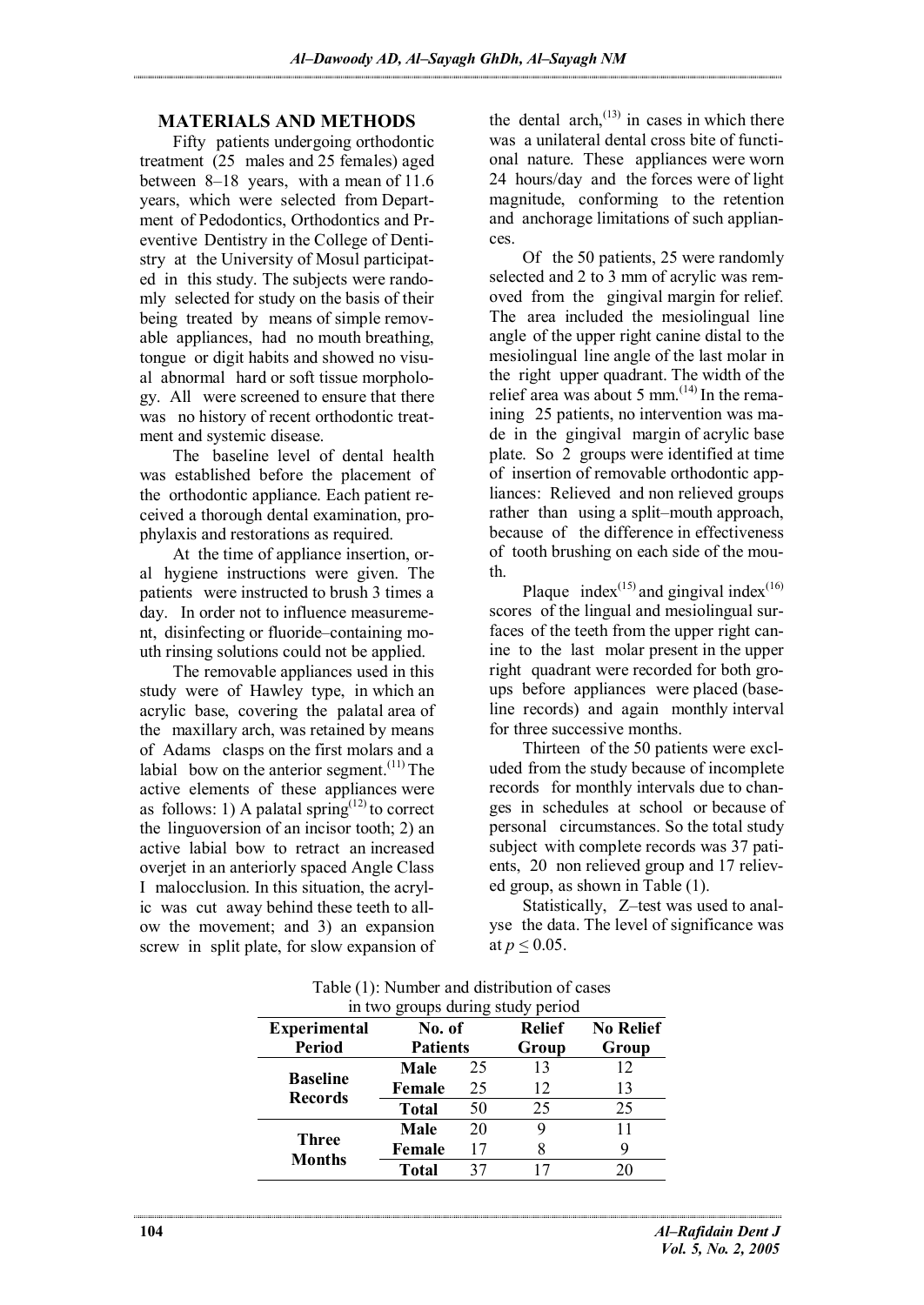### **RESULTS**

For each of the two study groups (relief and non relief), plaque index scores at baseline, at 1 month, 2 months and 3 months follow–up examinations were presented in Table (2).

As shown in the Table, the plaque index of both groups started at a higher than 1 level, a condition common in this age group. Then the plaque scores decreased slightly for both groups at 1 month period without significant difference, reaching identical scores for both groups at the 2 and 3 months period.

Table (3) showed the gingival index scores during the experimental period for both relief and no relief groups. At baseline, the mean gingival index for relief group (1.341) was nearly identical to non relief group (1.355). The values of gingival index increased gradually in the subsequent visits for both relief and non relief groups. The values of relief group was significantly greater than the non relief group from the first month through the third month  $(p < 0.05)$ .

| <b>Period</b><br>Mean $\pm$ Standard Deviation                             |         |
|----------------------------------------------------------------------------|---------|
|                                                                            | Z-value |
| $-0.678*$<br>$1.340 + 0.435$<br>$1.377 + 0.410$<br><b>Baseline Records</b> |         |
| $-0.433*$<br>$1.247 + 0.296$<br>$1.205 + 0.280$<br><b>First Month</b>      |         |
| $0.000*$<br>$1.000 + 1.000$<br>$1.000 + 1.000$<br><b>Second Month</b>      |         |
| $0.000*$<br>$1.000 + 1.000$<br>$1.000 + 1.000$<br><b>Third Month</b>       |         |

 $*$  *p* > 0.05; Not significant.

Table (3): Mean gingival index scores before and along the study

| <b>Experimental</b>     | <b>Relief Group</b>                             | <b>No Relief Group</b> | Z-value    |
|-------------------------|-------------------------------------------------|------------------------|------------|
| Period                  | <b>Mean <math>\pm</math> Standard Deviation</b> |                        |            |
| <b>Baseline Records</b> | $1.341 + 0.433$                                 | $1.355 + 0.402$        | $-0.212*$  |
| <b>First Month</b>      | $1.659 + 0.322$                                 | $1.480 + 0.330$        | $-2.124**$ |
| <b>Second Month</b>     | $1.929 + 0.229$                                 | $1.560 + 0.375$        | $-3.174**$ |
| <b>Third Month</b>      | $2.124 + 0.192$                                 | $1.675 + 0.369$        | $-3.370**$ |

 $* p > 0.05$ ; Not significant.

\*\*  $p < 0.05$ ; Significant.

#### **DISCUSSION**

There seems to be an agreement among foremost periodontists that tissue–borne appliances have deleterious effects on the gingival health.<sup>(17)</sup> On the matter of the appliance–gingiva relationship, Waerha- $\mu$ g<sup>(18)</sup> stated "denture material, clasps, bars and teeth should be kept as far away from the gingival margin as possible". The reasons for these deleterious effects have been summarized by McCracken<sup> $(9)$ </sup> as: 1) Pressure; 2) uncleanliness; and 3) amount of time the appliance is worn.

The declining pattern of plaque scores observed throughout the present study period for both groups, in spite of appliance placement, suggesting that the patients' awareness and use of effective oral hygiene procedures had increased. These indicate that the reinforced oral hygiene program did have a favorable impact on patients with removable orthodontic appliances. The findings of this study come in accordance with those of many previous studies.<sup>(14, 19-21)</sup> Goultschin and Zilberman<sup>(14)</sup> concluded that the plaque index levels were similar in both "relief" and "non relief" groups and reached a similar score at 4 months. Onyeaso *et al*.<sup>(19)</sup> reported that plaque index scores for their test sample decreased from the baseline values during the course of active treatment and were of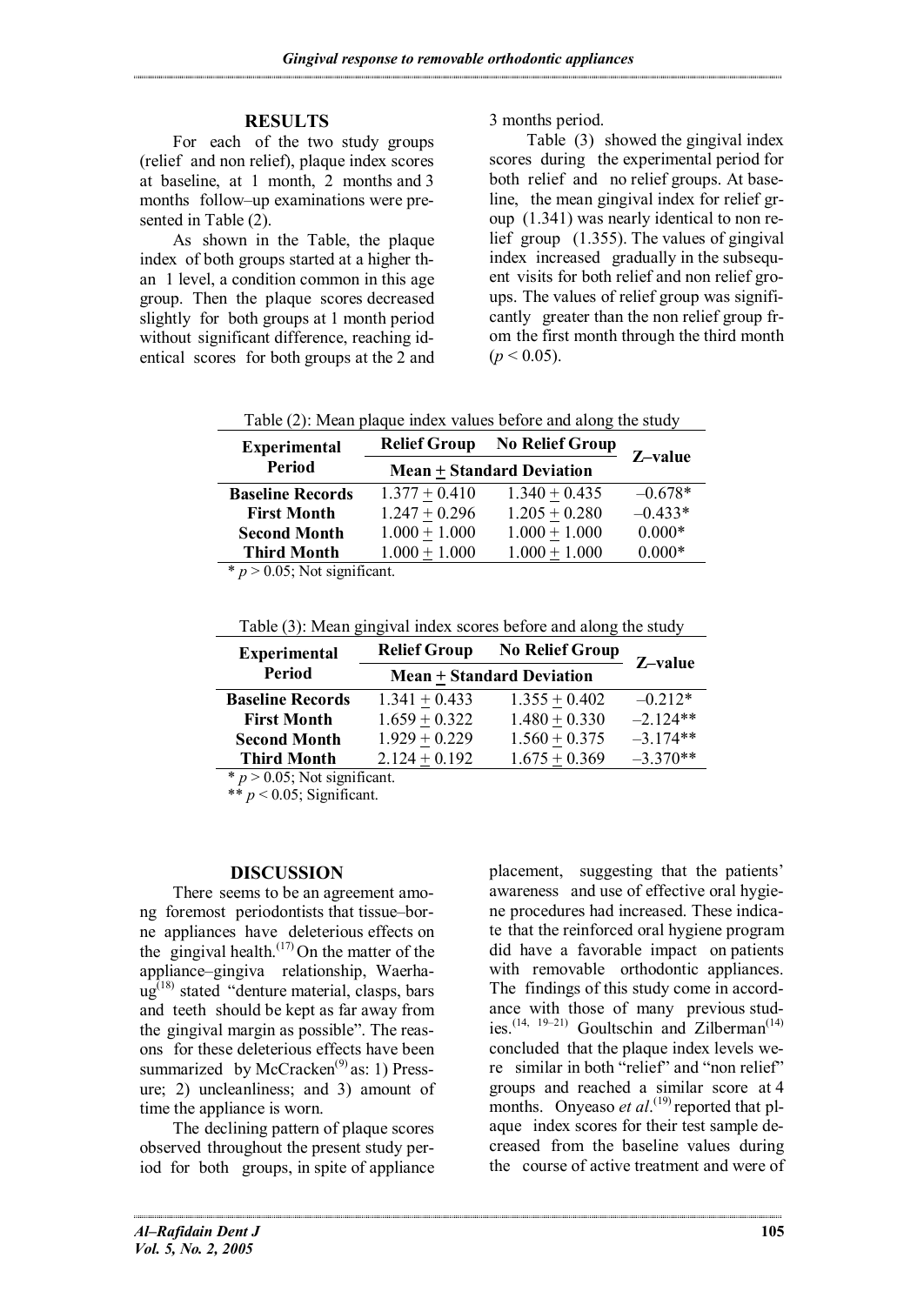the same order and less than their control. Glans *et al*.<sup>(20)</sup> observed a decline in plaque index scores for their test group after the initial placement of the appliance. Smith *et al*. (21) found that there were no significant differences in plaque accumulation during study period between relief and non relief groups.

The results showed an increase of gingival index scores during study period for both groups in spite of the reduction in dental plaque accumulation. This could be attributed to the chemical irritation of the gingiva caused by residual unreacted monomer of acrylic base plate.<sup> $(22)$ </sup> The results of this study come in agreement with those of many previous studies.<sup> $(14, 19, 23)$ </sup> Goultschin and Zilberman<sup> $(14)$ </sup> found that gingival index scores for the "relief group" was 25% higher than "non relief group". Onyeaso *et al*. (19) reported a greater increase in the gingival index scores 1 to 2 months after the placement of the orthodontic appliance. Thereafter, gingival index scores showed increase at subsequent appointments throughout the active treatment phase. Lewis *et al.*<sup>(23)</sup> reported that gingivitis occurs in some patients in spite of excellent plaque control.

The results showed that areas covered with intentionally relieved acrylic resulted in a greater gingival response (gingival index values of 2.124 contrasting the 1.675 of the non relief group). An explanation of this phenomenon may be attributed to irritation of the exposed gingival margin by the microscopic film of food stuff that stagnated under the relieved acrylic base plate which hasten the gingival inflammation in the relieved side.

# **CONCLUSION**

The current study indicated that the plaque index scores in the relieved and non relieved removable orthodontic appliances decreased from the baseline records during the study period. The gingival index score in the relief group was significantly higher than the non relieved appliances. It could be concluded that coverage without relief would appear to be the least harmful, since gingival inflammation is inevitable when removable orthodontic appliances are worn.

## **REFERENCES**

- 1. Soft MI, King GJ, Keeling SD. The measurement of acid and alkaline phosphatase in gingival cervicular fluid during orthodontic tooth movement. *Am J Orthod Dentofac Orthop*. 1996; 109: 287-296.
- 2. Alexander SA. Effects of orthodontic attachments on the gingival health of permanent second molars. *Am J Orthod Dentofac Orthop*. 1991; 100: 337-340.
- 3. Hugoson A, Lundgren D, Asklow B, Borgklint G. The effect of different dental health programmes on young adult individuals. A longitudinal evaluation of knowledge and behaviour including cost aspects. *Swed Dent J*. 2003; 27(3): 115-130.
- 4. Dubey R, Jalili VP, Garg S. Oral hygiene and gingival status in orthodontic patients. *J Pierre Fauchard Acad*. 1993; 7(2): 43-54.
- 5. Sallum EJ, Nouer DF, Klein MI. Clinical and microbiologic changes after removal of orthodontic appliances. *Am J Orthod Dentofac Orthop*. 2004; 126(3): 363-369.
- 6. Heier EE, DeSmit AA, Wijgaerts IA, Adriaens PA. Periodontal implications of bonded versus removable retainers. *Am J Orthod Dentofac Orthop*. 1997; 112: 607-616.
- 7. Radlinska J. The condition of periodontium in children treated with removable orthodontic devices. *Czas Stomatol*. 1990; 43(3): 165-168.
- 8. Henderson D, Steffel UL. McCracken's Removable Partial Prosthodontics. 4<sup>th</sup> ed. The CV Mosby Co. St Louis. 1973; Pp: 99-100.
- 9. McCracken WL. Survey of partial denture design by commercial dental laboratories. *J Prosthet Dent*. 1962; 12: 1086-1089.
- 10. Bissada NF, Ibrahim SI, Barsoum WM. Gingival response to various types of removable partial dentures. *J Periodontol*. 1974; 45: 651-659.
- 11. Adam CP. Removable appliances yesterday and today. *Am J Orthod*. 1969; 55: 748-764.
- 12. Vanderlinden FPGM. The removable